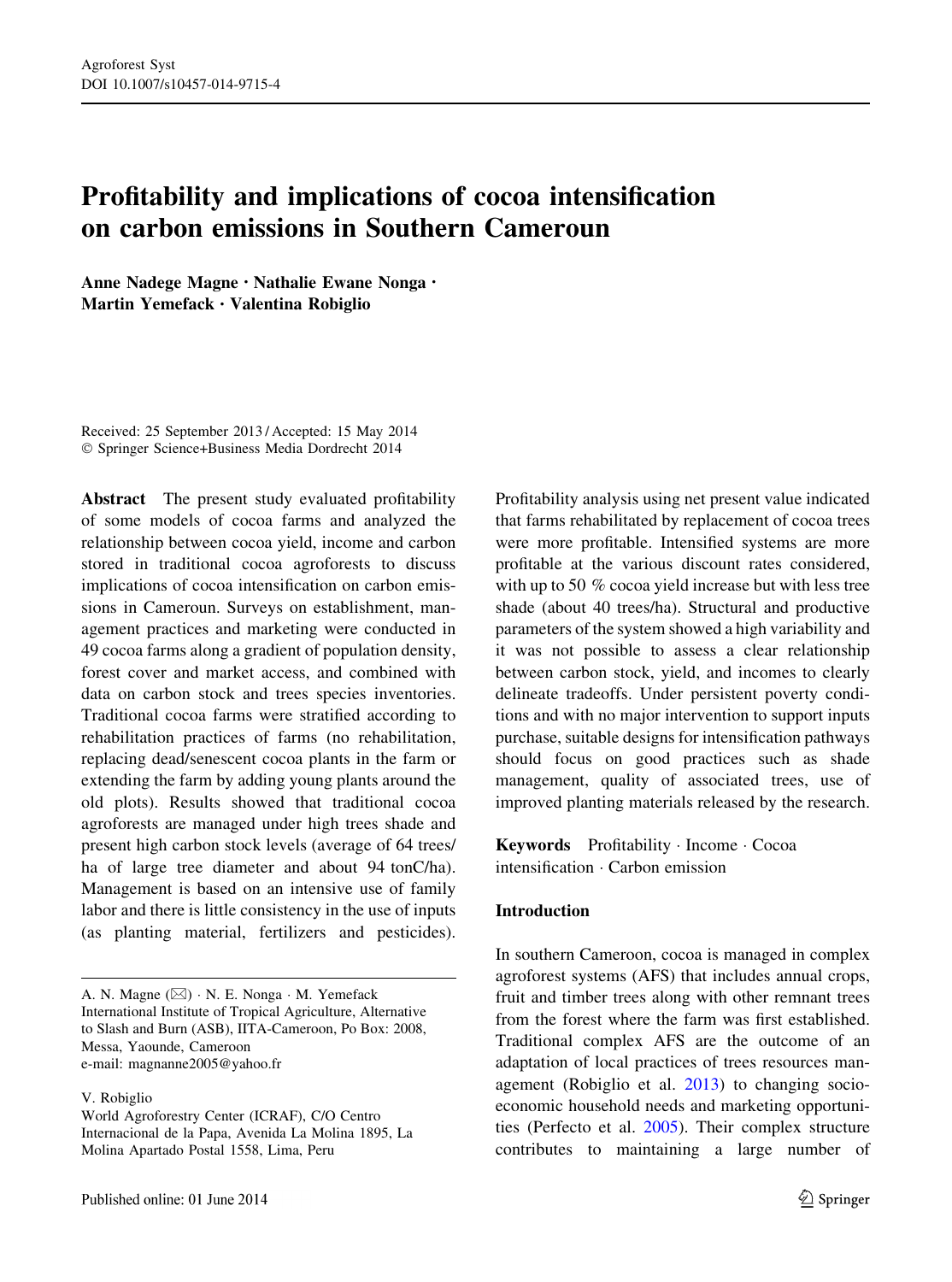ecological characteristics of natural forests thus they play an important role for biodiversity conservation (Sonwa et al. [2009](#page-9-0); Bissuela et al. [2009\)](#page-8-0). However, despite the importance of cocoa as cash income source at a closer look traditional AFS have not proven to be profitable due to their low productivity (Sonwa [2004](#page-9-0); Gockowski et al. [2010;](#page-8-0) Eboutou et al. [2010](#page-8-0); Jagoret et al. [2011\)](#page-8-0). Low yields are generally attributed to the senescence of cocoa farms (FAO [2002](#page-8-0); Jagoret et al. [2011\)](#page-8-0). Neither fertilizers nor herbicides are used (Jagoret et al. [2011\)](#page-8-0) and diseases such as black pod and capsid attacks remain a major challenge even when fungicides and pesticides are applied.

These traditional cocoa AFS have been at the core of local smallholder livelihoods for more than 50 years. 40 % of the existing farms are inherited and were planted before 1950; more than half of the plantations is older than 30 years (PNUE [2009](#page-9-0)). Cocoa farms are managed with family labor and minimal maintenance level (FAO [2002\)](#page-8-0). Seeds used are called  $\ll$ *german cocoa* $\gg$  derived from the plots established during colonial time in the last century.

In the early 1990s, due to the economic crisis that affected the cocoa sector, many farms were abandoned or set aside with minimum management. Only recently international price increase and political instability in Ivory Coast have led to a renewed interest for cocoa production in Cameroon. To boost national production, the government supports system intensification through the use of improved planting material associated to a regular use of farm inputs (fertilizers and pesticides) as well as the establishment of new farms (SDSR [2005\)](#page-9-0).

Traditionally the expansion of cocoa farms has been done primarily on forests land (Gockowski and Sonwa [2010](#page-8-0)). This has result in major concerns due to the role further cocoa expansion might play in deforestation process and associated carbon emissions, in particular because Cameroon, as a  $REDD + country$  is committing to a reduction of its land based carbon emissions. Despites this fact, agricultural policies are mainly focus on the improvement of livelihoods of people involved in cocoa production based on economic returns and do not emphasize any environmental aspects, including the reduction of carbon emission.

The major objectives of the present paper is to (i) evaluate profitability of some models of cocoa farms and their associated parameters (management practices, yields and incomes) and (ii) analyze the relationship between cocoa yield, income and carbon stored in traditional cocoa agroforests to discuss implications of cocoa intensification on carbon emissions in Cameroun.

## Materials and methods

Presentation of the study sites

The 49 farms sampled were located in eight villages along a forest cover, market access and population density gradient at the margin of the humid forest zone of Southern Cameroon, roughly within  $10^{\circ}30'$ - $12^{\circ}30'E$  and  $2^{\circ}25'-3^{\circ}25'N$ . The vegetation cover in the area shows various facies of forest degradation and reciprocal encroachment of ''dense humid semideciduous forest'', ''dense humid Congolese forest'', and ''moist evergreen Atlantic forest'' (Letouzey [1985\)](#page-8-0).

Soils of the area are of the Ferrasols group, according to the World Reference Base for Soil Classification (WRB 2006). Annual rainfall shows a bimodal distribution pattern and ranges from 1,350 to 1,900 mm, with an increasing precipitation from north-east to south-west. The bimodal rainfall pattern defines two distinct rowing periods (Fig. [1\)](#page-2-0).

# Methods

Primary and secondary data collection

Primary data were collected in cocoa farms sampled mostly based on the willingness of farmers to collaborate. Farmers were interviewed using a semi-structured questionnaire in cocoa farms. On the same plot, trees inventory and measurement for carbon stock estimates were conducted. Interviews focused on: (i) management (use of fertilizer and phytosanitary products, type of seed used) and rehabilitation practices; (ii) production of cocoa, associated crops and tree products (fruit, and non timber forest product– NTPF); (iii) costs for equipment, seed and phytosanitary products, labor and marketing; and (iv) Incomes derived from the harvest of cocoa, associated crops, trees and bush meat (both sale and consumption).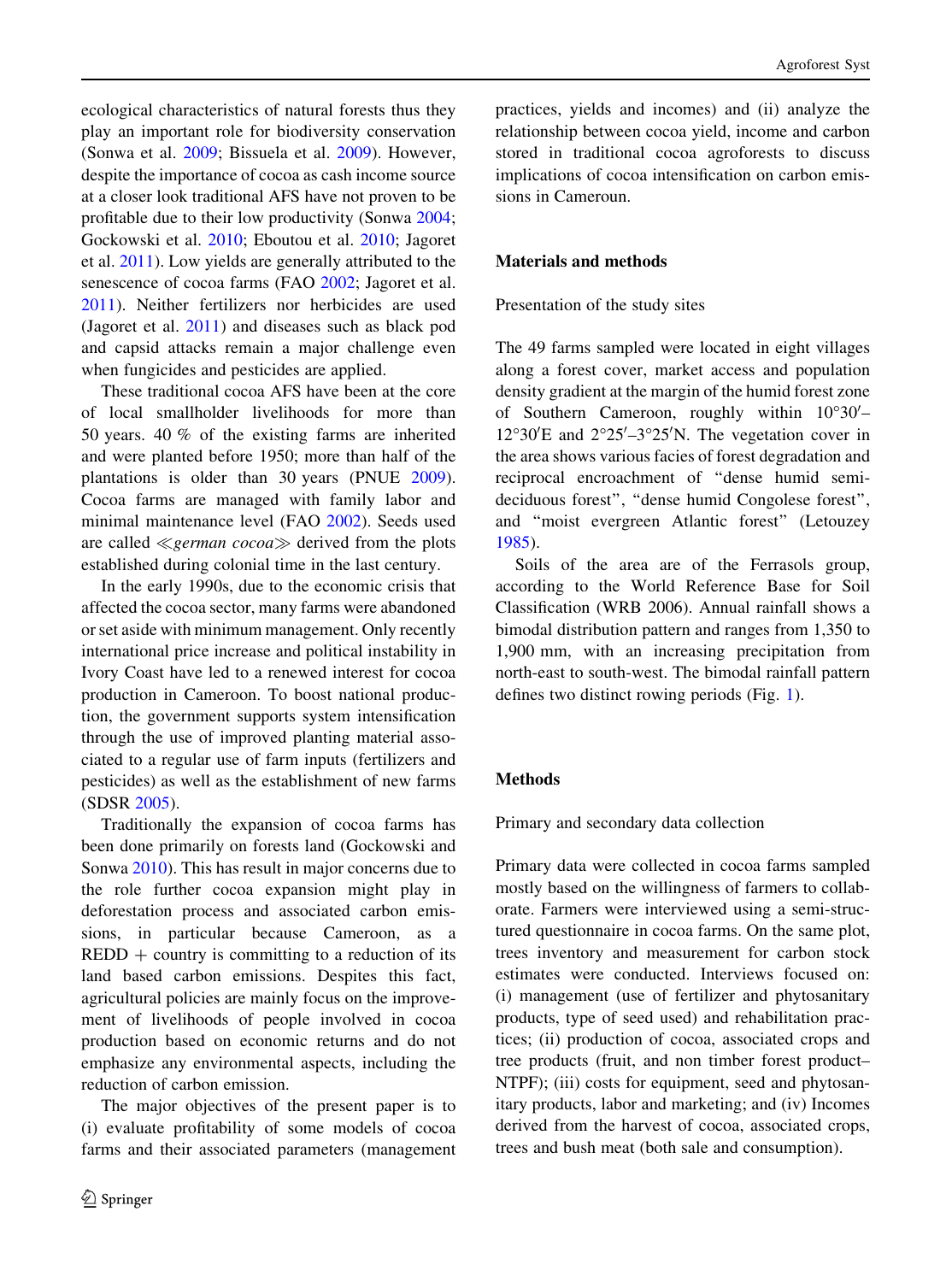<span id="page-2-0"></span>

Fig. 1 Study sites (Villages) location

Data to model the hypothetical intensified systems were derived from the fertilizer sub-sector reform program (FSSRP) at the Ministry of Agriculture and Rural Development (MINADER). Information focused on technical prescription for cocoa fertilization, costs of fertilizer and pesticides purchasing, cocoa yields, cocoa tree plants density, costs of different farming operations (establishment, maintenance, management, harvest and marketing).

Hypothetical intensified models designed by the Government were based on improved planting material associated to good management practices with more and adequate use of modern inputs as fertilizers and phytosanitary products (insecticides and fungicides). Very few forest trees are left in the cocoa plot at the establishment time with low densities [35–40 trees/ha (SODECAO [2011](#page-9-0))] to provide a minimum of shade. Hired labour is the most commonly used. During the first three years, plantain (Musa paradisiaca) can be voluntary established in association with cocoa. Cocoa production is expected to start at the end

Table 1 Cocoa productivity of models designed by the governmental extension services

| Yields (kg/ha)      | Years    |     |       |       |                  |  |  |
|---------------------|----------|-----|-------|-------|------------------|--|--|
|                     |          |     | 3     | 4     | $5 - 30^{\circ}$ |  |  |
| With<br>fertilizers | 0        | 400 | 1,000 | 1,500 | 967              |  |  |
| No fertilizers      | $\theta$ | 200 | 400   | 1.000 | 513              |  |  |

<sup>a</sup> Yields in year 5–30 is an assumption based on the calculated averages

of the second year and behaves as presented in Table 1 (MINADER [2009](#page-8-0)).

Biomass and Carbon stock calculations

Biomass measurements for estimating above and belowground carbon stock were conducted according to the rapid assessment method (RA) developed by the World Agroforestry Centre (Hairiah et al. [2011](#page-8-0)). A systematic inventory of trees species and diameter at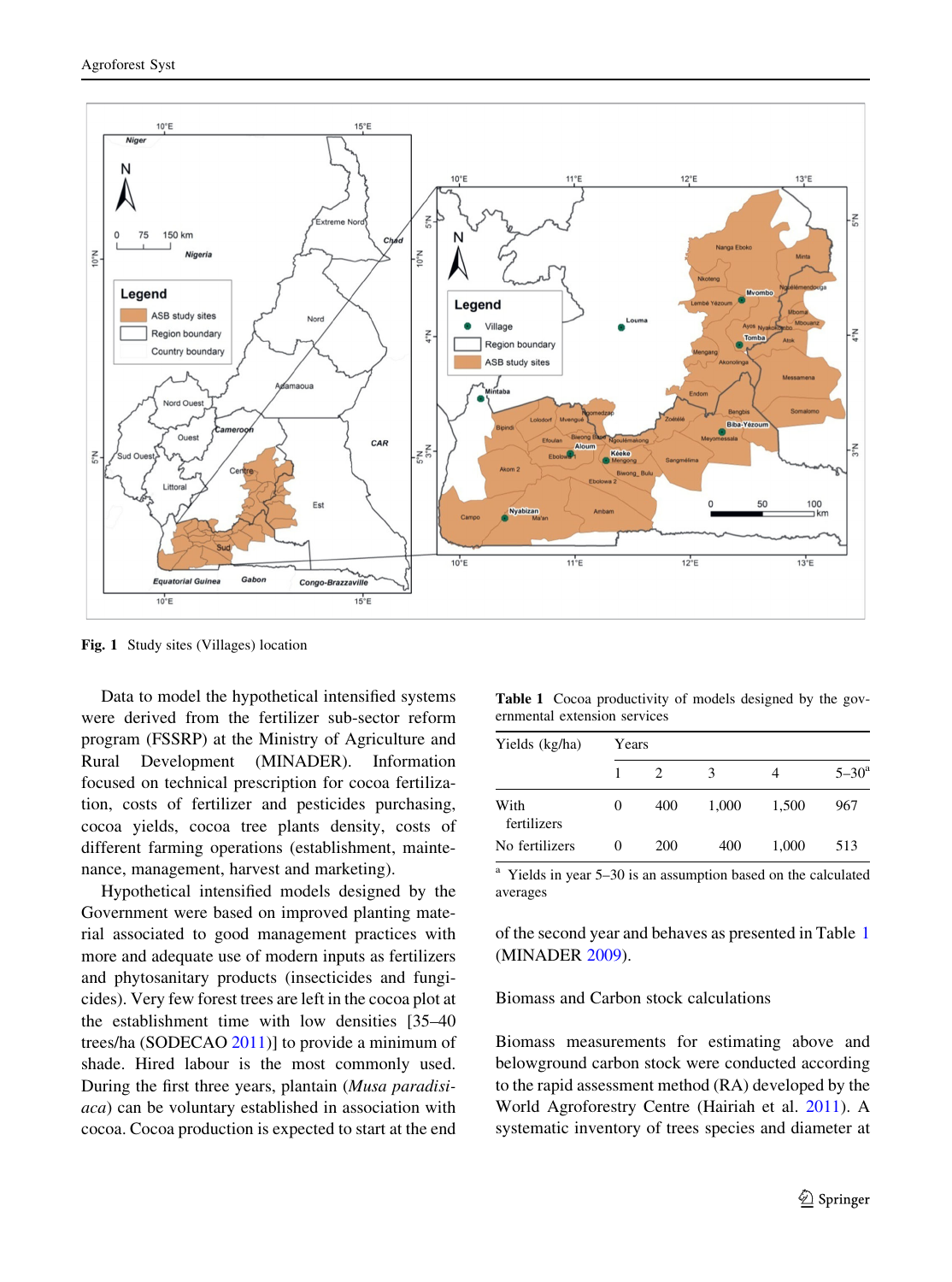breast height (DBH) record was conducted. The above ground biomass of each tree was estimated using Chave et al. ([2005](#page-8-0)) allometric model developed for moist forest based data from multiple global sites. This allometric model was proved to be suitable for moist Africa forest and showed good fit to data obtained from destructive sampling in Southern Cameroon (Djomo et al. [2010](#page-8-0)).

## Statistical analysis

## Traditional cocoa agroforests characterization

Basic descriptive statistics, analysis of variance (ANOVA) and means separations (Fisher tests) were applied to the data on cocoa yield, trees densities, carbon stock and income according to renovation practices in the farms. Correlations between variables were evaluated and tested at 5 % and 1 % limits. Particularly, the relation between rehabilitation practices and the other practices was considered, based on the assumption that rehabilitation practices reflect the general attitude of the farmers to invest/engage in intensification.

To evaluate the cost of family labour the following formula was used:

$$
X = \frac{\sum_1^n x}{\sum_1^n y/6}
$$

where X was unit cost of family labour per day; x the expenses per activity paid from soil preparation to planting; and y was the number of hours spent for each activity paid from soil preparation to planting. 6 is the number of hours per work day and n the activities.

# Intensified models

Based on data provides by governmental extension services, average quantities of fertilizers and pesticides (fungicide and insecticide), yield, cost and incomes were calculated and used for comparison between traditional cocoa agroforests and intensified models.

# Profitability estimation and model assumptions

Profitability was estimate for three models of production: (i) a traditional one with no fertilizers, low management practices and differentiated according to rehabilitation practices (no rehabilitated, rehabilitated by expansion and rehabilitated by replacement); (ii) new intensified model without fertilizers and (iii) new intensified model with fertilizers. The NPV was used as indicator of profitability and calculated based on the following assumptions:

Varying discount rates (5, 10, 15 and 20 %). Farmers with limited resources tend to plan on short-term horizons and discount rates are high and subjective;

Life cycle of cocoa tree production: 30 years to account for the shorter life cycle of improved planting materials used for rehabilitation of older traditional cocoa farms and intensified model;

Cocoa is sold at stable price of 2 USD per kilogram of dry cocoa bean which is the average price received by farmers in study sites.

Based on farmer declaration it was assumed that for traditional cocoa AFS, cocoa production starts at the 7th year as well as the associated planted fruit trees. Non timber forest products (which are generally trees that were already in the field at year of establishment) are harvested as from the first year and contribute to the income for the 30 years production horizon of the farm. Annual and biannual associated crops contribution to income is relevant during the first 4 years and decreases with the expansion of cocoa trees canopy. Farmers may continue to plant some of these crops in occasional gaps (space resulting from the death of trees or cocoa plants) in the farm. Bush meat contribution to income starts from the first year and continues until the end of 30 year production cycle of the cocoa plot. Cocoa yield in the traditional systems was assumed to be stable during all the production cycle because in the traditional systems, no significant correlation exists between the declared ages of a cocoa farm and yield (Jagoret et al. [2011](#page-8-0)).

## **Results**

Characteristics of traditional cocoa farms

## Rehabilitation practices

Renovation practice consists of adding new young cocoa trees plants in the existing farm. It can be done to densify cocoa tree stand or to extend the farm size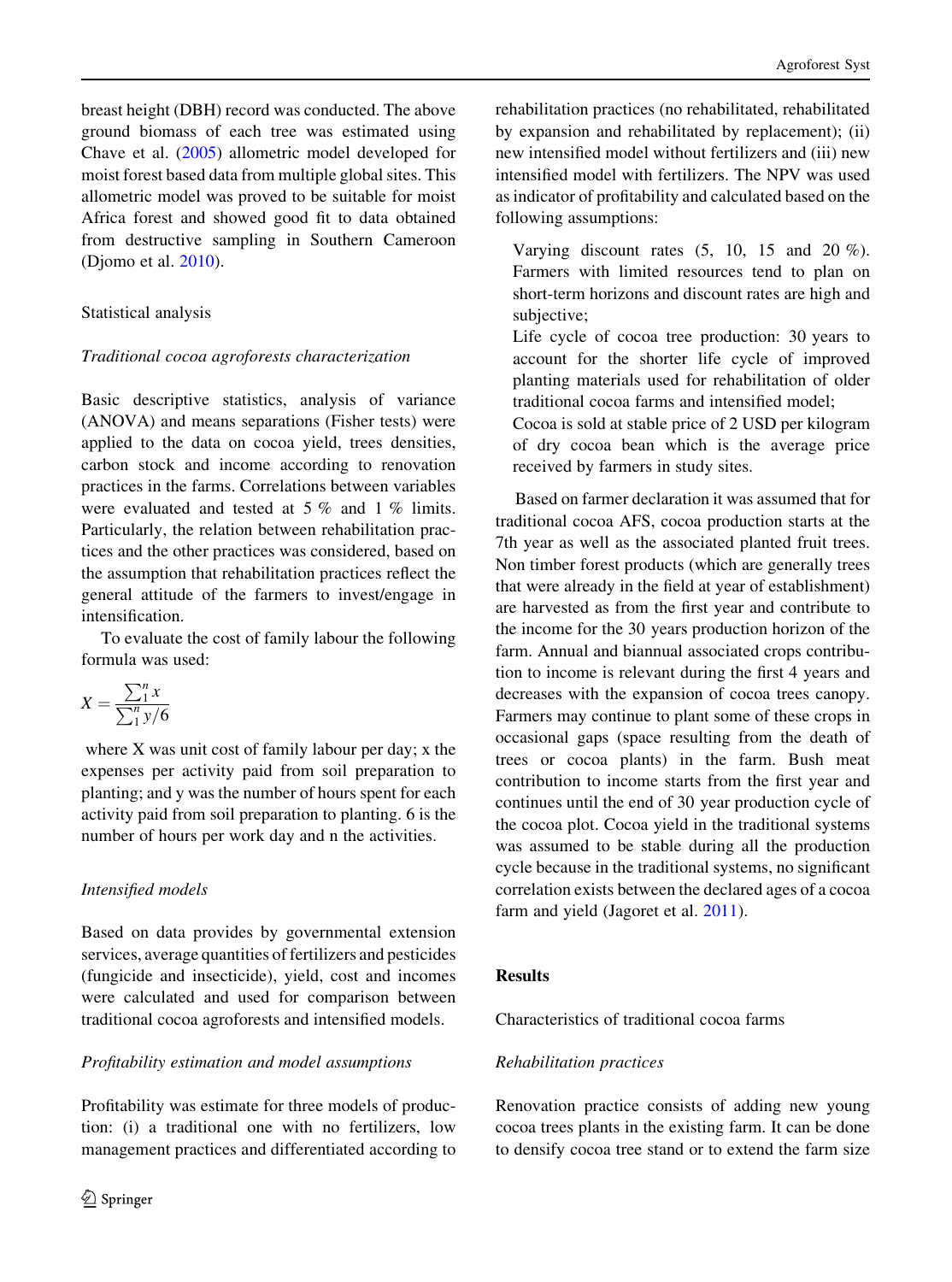by adding new cocoa plants. In this study, 35 % of farmers applied the rehabilitation practices in their farms with 14 % through farm size expansion and 21 % by replacing the senescent or dead cocoa trees. The two practices can occur in the same farm. This practice of rehabilitation did not show a clear dependence on the age of cocoa farms or age of producers.

#### Weeding

54 % of cocoa producers weeded their farm once a year as compared to 46 % who did it twice or more. The first or unique weeding was done between March and June; and the second one between September and November. Weeding was manual using cutlass. Only 6 % of producers reported to use herbicides one time a year.

#### Use of fertilizer and phytosanitary products

Farmers did not use fertilizers but 82 % reported to use pesticides (insecticides and fungicides). Three types of farmer were distinguished: 40 % of farmers used only fungicide; 26 % used only insecticide and 34 % used both insecticide and fungicide. Fungicide treatments were done on average 6 times a year and insecticides treatments 4 times. The type of pesticide used  $(\chi^2 = 0.03)$ , changed according to rehabilitation practices (fungicide are most used in farms rehabilitated by replacement).

Profitability analysis of traditional cocoa farms

## Yields estimation

Cocoa yields were low  $(346 \pm 202 \text{ kg/ha})$  and are significantly influenced by the annual frequency of fungicide treatments (below 6 times:  $255 \pm 199$  kg/ha and 6 times  $463 \pm 201$  kg/ha).

## Costs and incomes distribution

Average annual production and marketing cost summed up to about 963 USD per hectare including family labour. Total costs presented a high variability. Labour costs were the highest (75 % of total annual costs) with family labour amounting to more than half (53 %). The type of rehabilitation practice applied by the household had a significant effect on the amount of

Table 2 Net present value of each farm management type at various discount rates

| Traditional cocoa farms   | Net present value |        |        |               |  |  |  |
|---------------------------|-------------------|--------|--------|---------------|--|--|--|
|                           | Discount rates    |        |        |               |  |  |  |
|                           | $20 \%$           | 15 %   | 10 $%$ | 5%            |  |  |  |
| All farms                 | 49                | 146    | 334    | $751^{\rm a}$ |  |  |  |
| No rehabilitated farms    | $-352$            | $-356$ | $-353$ | $-322$        |  |  |  |
| Rehabilitated-expansion   | $-51$             | $-42$  | $-45$  | $-83$         |  |  |  |
| Rehabilitated-replacement | 1,457             | 2,102  | 3.344  | 6.071         |  |  |  |

<sup>a</sup> NPV is in USD per hectare

family labour costs: very low (average 1 USD per hectare) for no rehabilitated cocoa farms, average 218 USD per hectare for farms where replacement was applied; 1,215 USD per hectare for cocoa farms that had been expanded.

The average annual gross income (including sales and consumptions) was 995 USD per hectare with a net income of 33 USD per hectare (if internalized costs are considered). In general gross income was composed of 88 % of sales and 12 % of consumption of products from associated systems (crops and NTPF).

## Net present value (NPV) estimation

Average NPV values where positive for the traditional system. However if once the rehabilitation method is considered, only the farms rehabilitated by replacement had the positive NPV values (Table 2),

Carbon sequestration in traditional cocoa agroforests

Average carbon stocked in the AFSs (including below and above ground) was  $94.2 \pm 42$  ton/ha. Above ground (living biomass) contributed to more than the 60 % of the overall stock. In that above ground carbon, large trees (DBH  $> 30$  cm) contributed for 84 %, small tress (DBH  $<$  30 cm) 9 % and cocoa 7 %. Large trees include commercial, NTFP and fruit trees species and other forest trees that according to farmers do not have any specific function. Carbon stock correlated significantly  $(r = 0.61)$  with the density of large trees  $(R^2 = 0.38$  and  $y = 0.423x + 24.45$ , Fig. [2\)](#page-5-0). Commercial timber species were the most common with on average the 26 % ( $\pm$ 19 %) of the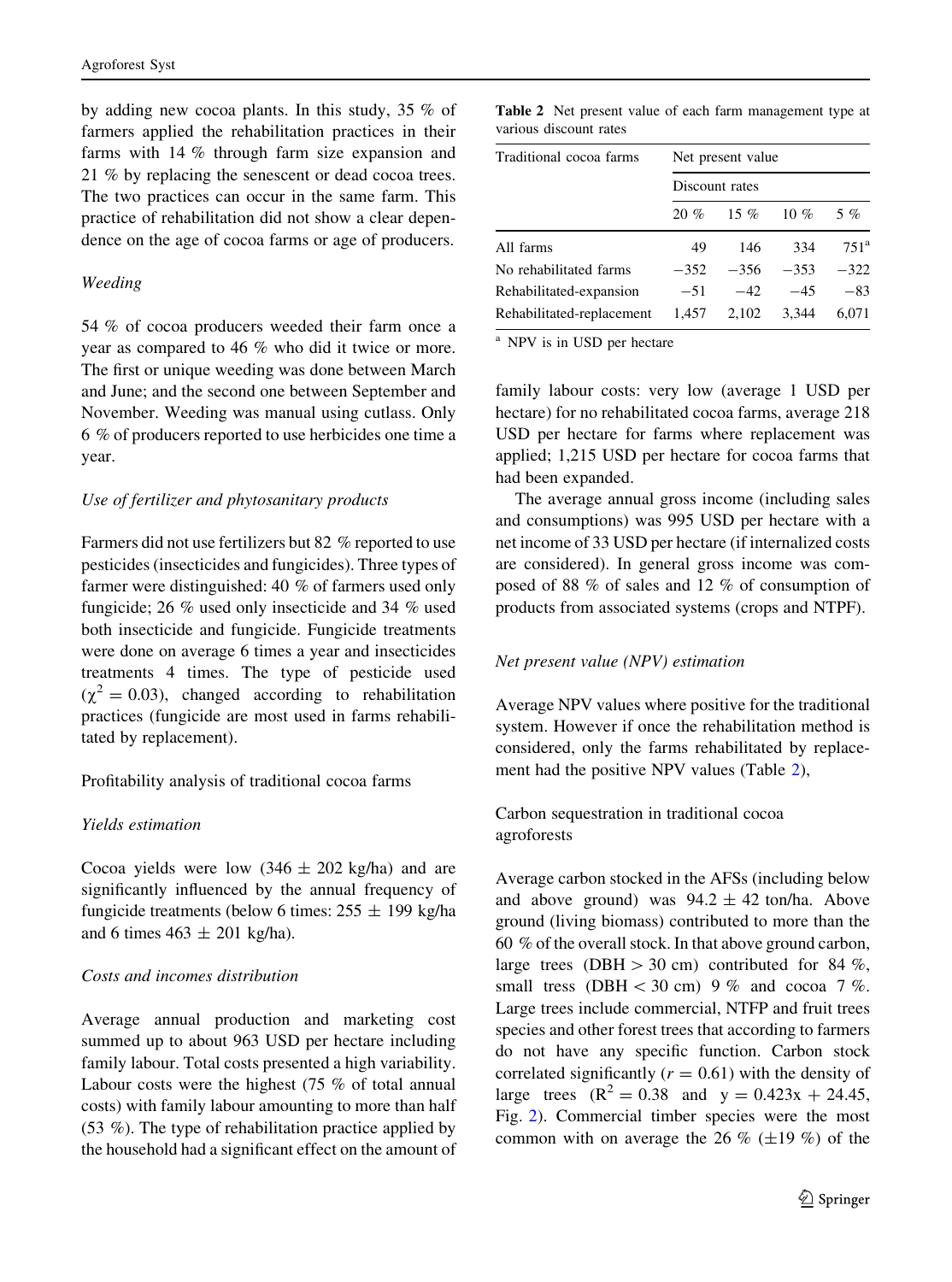<span id="page-5-0"></span>

Fig. 2 Relationship between tree density and carbon stocks

trees, followed by the NTFP 15  $\%$  ( $\pm$ 18  $\%$ ) and the fruit trees 7 %  $(\pm 12 \%)$ .

Comparing the traditional cocoa agroforests and intensified models of cocoa production

## Weeding

In traditional cocoa system, farmers do not respect the frequency and periodicity of weeding as observed in intensified models.

# Use of fertilizer and phytosanitary products

Fertilizers are not used in traditional cocoa agroforests. Average declared quantity and frequency of use of pesticides (insecticides and fungicides) are the same that those of new intensified models but present a high variability.

# Profitability

## Yields

Intensified models promoted by the governmental extension services have the higher yields with an average of 967 kg/ha with fertilizer and of 513 kg/ha without fertilizer showing a yield increase of 54 % and 180 % respectively, as compared to the average value in the traditional AFSs (346 kg/ha).

# Costs and Incomes distribution

Intensified model with no use of fertilizers presents lower annual costs (743 USD per hectare), follow by the traditional farming system (966 USD per hectare) and the intensified model with fertilizer (1,128 USD per hectare). Labor represents the highest share of these costs, particularly in the traditional systems: with 75 % for traditional cocoa; 51 % for intensified system without fertilizers and 40 % for intensified one with fertilizers. Although traditional cocoa agroforests invest the lowest in terms of cocoa seeds (only 3 %), they bear the highest costs in terms of purchasing phytosanitary products (10 %).

It was estimated that traditional cocoa agroforests provided lower net income than new intensified models (Table [3\)](#page-6-0). However, its gross income was higher than that of new intensified model with no fertilizers use. Cocoa contributed for 80 % to gross income while the other 20 % was provided by associated products such fruits (D. edulis, Persea americana, Mangifera sp., citrus sp. etc.), food crops (Musa sp.) and cocoyam (Xanthosoma sp.), NTFPs (Irvingia gabonensis, Garcinia kola, Ricinodendron heudelotii, Spondias dulcis, etc.) and occasional sale of timber/fire wood and hunting products. D. edulis was the most encountered tree species in all cocoa farms.

The gross income in the new intensified models was derived only from cocoa.

# Net present value estimation of different farming systems

All farms systems showed positive NPV, and intensified systems had the highest values at all discount rates (Table [4\)](#page-6-0). A 20 % decrease in cocoa prices would result in a negative NPV for the traditional systems at all discount rates; new intensified models with fertilizers would still have positive and higher NPV values than those with no fertilizers having positive NPV values only at 10 % and 5 % discount rates.

## Tree densities

Intensified models had very few trees of DBH larger than 30 cm. In these systems Musaceae, oil palm and small trees were rarely present as shown in Table [5](#page-6-0). In the traditional systems, the density of cocoa trees is highly variable (1,170  $\pm$  544 plants/ha).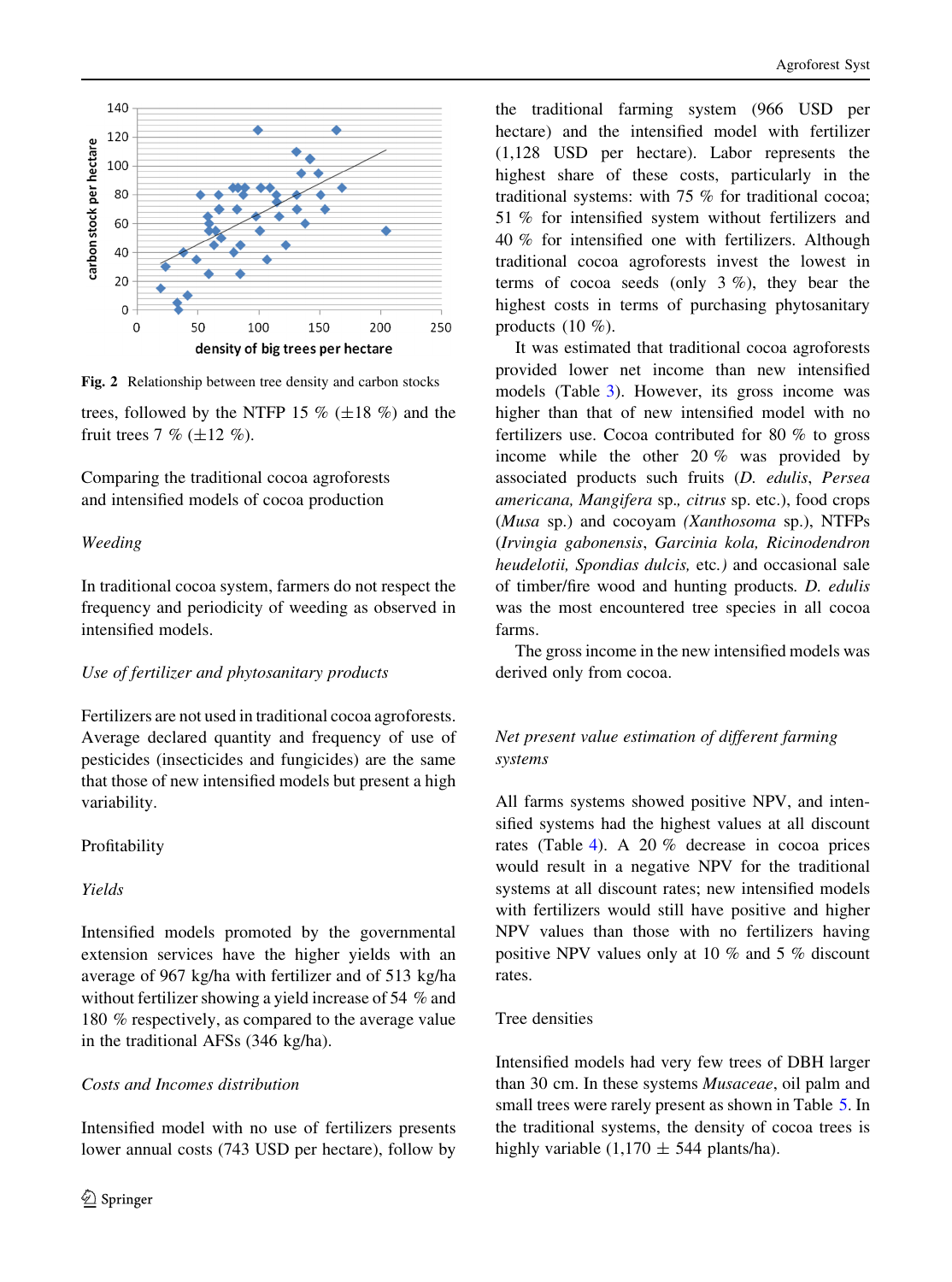| Cocoa farming systems           | Average gross<br>income | Average net<br>income | Income distribution $(\%)$ |            |          |             |         |             |
|---------------------------------|-------------------------|-----------------------|----------------------------|------------|----------|-------------|---------|-------------|
|                                 |                         |                       | Cocoa                      | Food crops | Fruits   | <b>NTFP</b> | Hunting | Timber/wood |
| Traditional farming system      | 994                     | 33 <sup>a</sup>       | 80                         |            | 10       |             |         |             |
| Intensified without fertilizers | 838                     | 99                    | 100                        | $\Omega$   |          | $\theta$    |         | $\theta$    |
| Intensified with fertilizers    | 1.518                   | 396                   | 100                        | $\Omega$   | $\theta$ | $\theta$    |         |             |

<span id="page-6-0"></span>Table 3 Income distribution from various sources

<sup>a</sup> Average net income and average gross income in USD per hectare

Table 4 Net present value for the various systems at various discount rates

| Cocoa farming systems              | Net present value (in USD per<br>hectare) |                   |             |        |  |  |  |
|------------------------------------|-------------------------------------------|-------------------|-------------|--------|--|--|--|
|                                    | Discount rates $(\% )$                    |                   |             |        |  |  |  |
|                                    | 20                                        | 15                | 10          | 5      |  |  |  |
| Traditional farming system         | 49                                        | 146               | 334         | 751    |  |  |  |
| Intensified without fertilizers    | 552                                       | 1.091             | 2.067       | 4.083  |  |  |  |
| Intensified with fertilizers       | 2.249                                     |                   | 3.516 5.817 | 10.604 |  |  |  |
|                                    | With 20 % decrease in prices              |                   |             |        |  |  |  |
| Traditional farming system         | $-191$                                    | $-258$            | $-401$      | $-741$ |  |  |  |
| Intensified without<br>fertilizers |                                           | $-319$ $-119$ 241 |             | 977    |  |  |  |
| Intensified with fertilizers       | 620                                       | 1252.             | 240         | 478    |  |  |  |

## Discussion

#### Profitability

Results of the present study indicate that the profitability of traditional cocoa AFSs depends on management practices and that rehabilitation practices are a good proxy for intensification with higher incomes. However, net benefits are positive only if costs of family labor are not accounted for and indeed the margin remains narrow because of overall low levels of productivity.

Table 5 Trees densities for some common species

A big gap exists between traditional systems and the systems currently promoted by the governmental agencies. A part from the quality of cocoa material used for planting and of structural parameters (density of cacao plants and associated trees), the use of fertilizers seems to be the major element guaranteeing system productivity.

Estimates of the contribution of the traditional AFS to household annual gross income appear to be very close to the results reported by Gockowski et al. [\(2010](#page-8-0)). Among the secondary products sold, D. edulis and oil palm nuts were the most important as well as non-timber forest products.

This study further confirmed how significantly diversification strategies contribute to farmer's income, along the line of studies such as the ones by Sonwa ([2004\)](#page-9-0); (Jagoret et al. [2009\)](#page-8-0); Gockowski et al. [\(2010](#page-8-0)), making the overall system more profitable (Eboutou et al. [2010\)](#page-8-0). Diversification also increases resilience to cocoa price fluctuations in the international market (Sonwa et al. [2001](#page-9-0)).

#### Carbon stocks

The study also confirms the important role of trees in the traditional systems in terms of carbon storage. This is part of the ecosystem services, as well as biodiversity conservation that traditional systems provide (Kotto Same et al. [1997;](#page-8-0) ASB [2000;](#page-8-0) Nolte et al.

| Cocoa farming systems           | Trees density (trees/ha) |             |              |                |             |               |  |  |
|---------------------------------|--------------------------|-------------|--------------|----------------|-------------|---------------|--|--|
|                                 | Cocoa                    | Musaceae    | Big oil palm | Small oil palm | Big trees   | Small trees   |  |  |
| Traditional farming system      | $1,170 \pm 544$          | $30 \pm 71$ | $5 + 9$      | $5 \pm 15$     | $64 \pm 29$ | $120 \pm 148$ |  |  |
| Intensified without fertilizers | 1.111                    |             |              |                | $35 - 40$   |               |  |  |
| Intensified with fertilizers    | 1.111                    | $\theta$    | $\theta$     |                | $35 - 40$   | $_{0}$        |  |  |
|                                 |                          |             |              |                |             |               |  |  |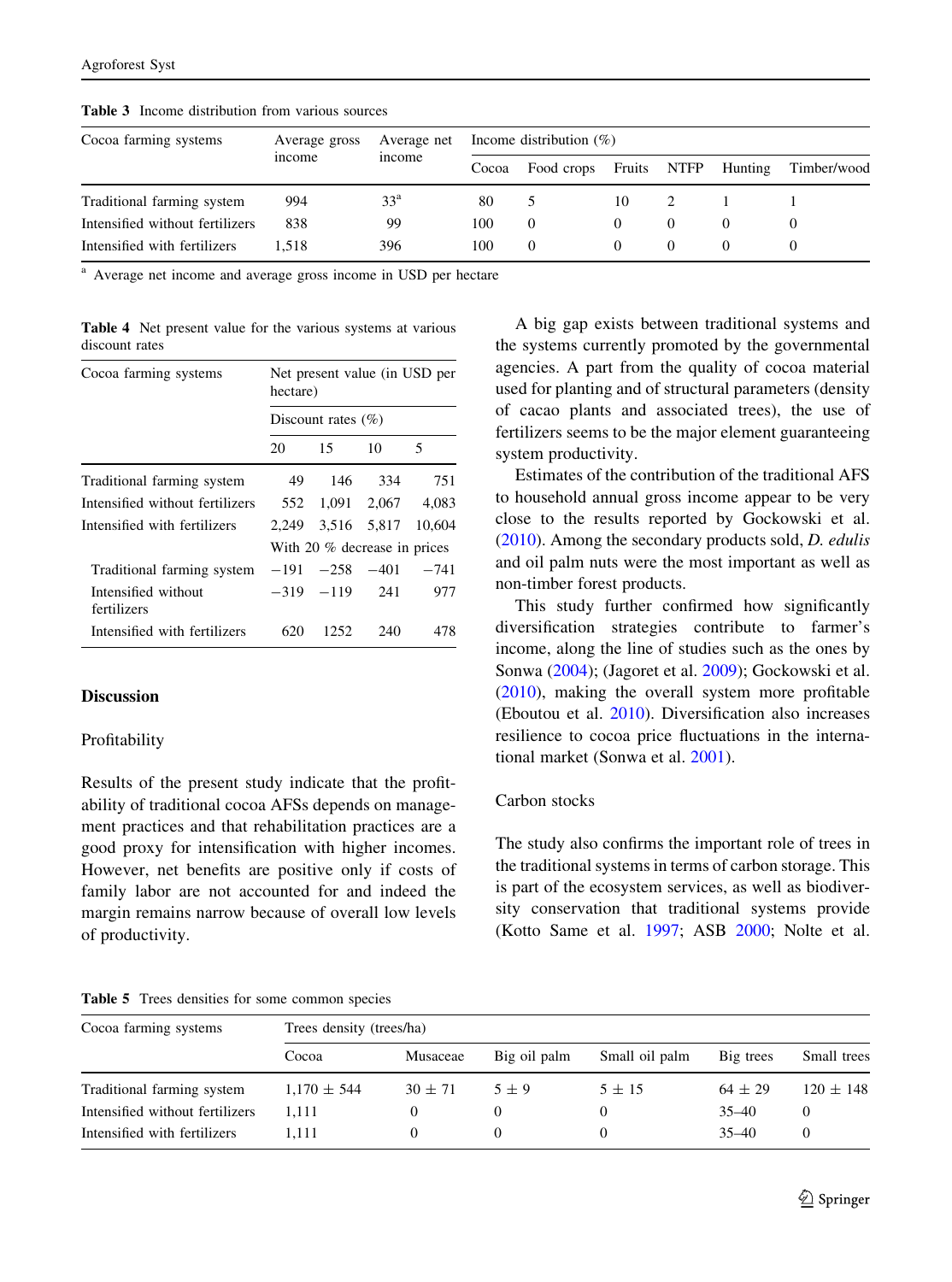[2001;](#page-8-0) Sonwa [2004;](#page-9-0) Gockowski and Sonwa [2010](#page-8-0); Somarriba et al. [2013\)](#page-9-0) and that are condemned to be drastically reduced if intensified systems are adopted. In the present study, the importance of large diameter trees is highlighted, as reported by other authors (Kotto Same et al. [1997;](#page-8-0) Nolte et al. [2001](#page-8-0) and Sonwa [2004\)](#page-9-0). However, the amount of carbon stored could also be influenced by woody biomass (Schoeneberger [2009\)](#page-9-0).

Current management of the tree components could be improved by reducing the number of trees that do not have any particular economic, cultural or ecological function and substituted them by useful species.

Relation between carbon stock, yields and incomes

The general relationship between carbon level and cocoa yield with yield decreasing in a non-linear way under increasing shade (and carbon level along with it) did not apply to the present case. Most likely, this is because of a lack of consistency in management practices, that does not allow separating the effect of single components and practices on productivity. Only the annual frequency of fungicides treatment has a positive effect on cocoa yields; more they respect frequencies and quantities, yields increase. The high diversity of the systems observed made it difficult to assess the existence of clear tradeoffs between carbon stocks, yield and incomes. The factors determining such variability in the systems have to be understood if a transition to more intensified systems has to be designed. For example among the trees associated to cocoa in AFSs, the majority remain of limited use for farmers because, as per their declaration, they do not contribute to farm revenues. An assessment of their ecological and functional role per species should be conducted to promote the selection of useful species.

As suggested by Somarriba et al. [\(2013](#page-9-0)) for Central American case studies, it is possible to design cocoabased agroforest systems that provide both good yields (cocoa and associated crops) and high carbon stocks. However in the case of Southern Cameroon, that would require a major shift in current tree management practices to include carbon storage as a service acknowledged by farmers. Also, a completely new paradigm is required to systems because they have resulted from a long term adaptation process. That would imply an intense learning process to capacitate farmers to spare standing tree species not only on the basis of commercial and socio-cultural considerations but actually on their agro-ecological contribution to system efficiency, both for carbon and cacao yield. Similar strategy for trees association in cocoa farm was earlier suggested by Gockowski et al. ([2010](#page-8-0)). Research should provide information on indigenous native species that can provide those services to maintain the conservation and cultural value of these traditional systems. Specific studies should be conducted to characterize tree species to be systematically used in the systems based on existing local ecological as proposed by Smith [\(2004](#page-9-0)). Provision of tree planting material should be secured. Also costs for implementing and managing these systems should be estimated to assess their economical return under carbon credit payment schemes. If Cameroon REDD+ strategy and ''mechanism of benefits sharing'' will become ready and operational, the sale of carbon stored in the cocoa AFSs could generate a modest income for cocoa farmers additionally to income derived from cocoa and associated tree crops (cocoa, fruits, timber).

## Conclusion

Increasing cocoa production through the intensification of smallholder traditional systems and expansion of the cultivated area is at the core of the government strategy for the cocoa sector in Cameroon. Intensification here is based on the use of improved planting material associated to inputs (fertilizer and phytosanitary products). This study on the profitability of traditional cocoa agroforest has highlighted that cocoa agro-forests in southern Cameroon are still managed in a very traditional way characterized by intensive use of family labor, low yields and profitability, high shade/high carbon stock levels, little attention on the quality of associated tree species and planting material, no use of fertilizers and irregular use of pesticides. Still, under current frequency of fungicide use and farm rehabilitation practices, a significant positive effect on cocoa yield and return was observed. Profitability analysis showed that farms rehabilitated by old cocoa replacement were more profitable with high positive NVP at all discount rates. As compared to traditional farming system, the intensified cocoa systems promoted by the ministry of agriculture were more profitable at various discount rates. To overcome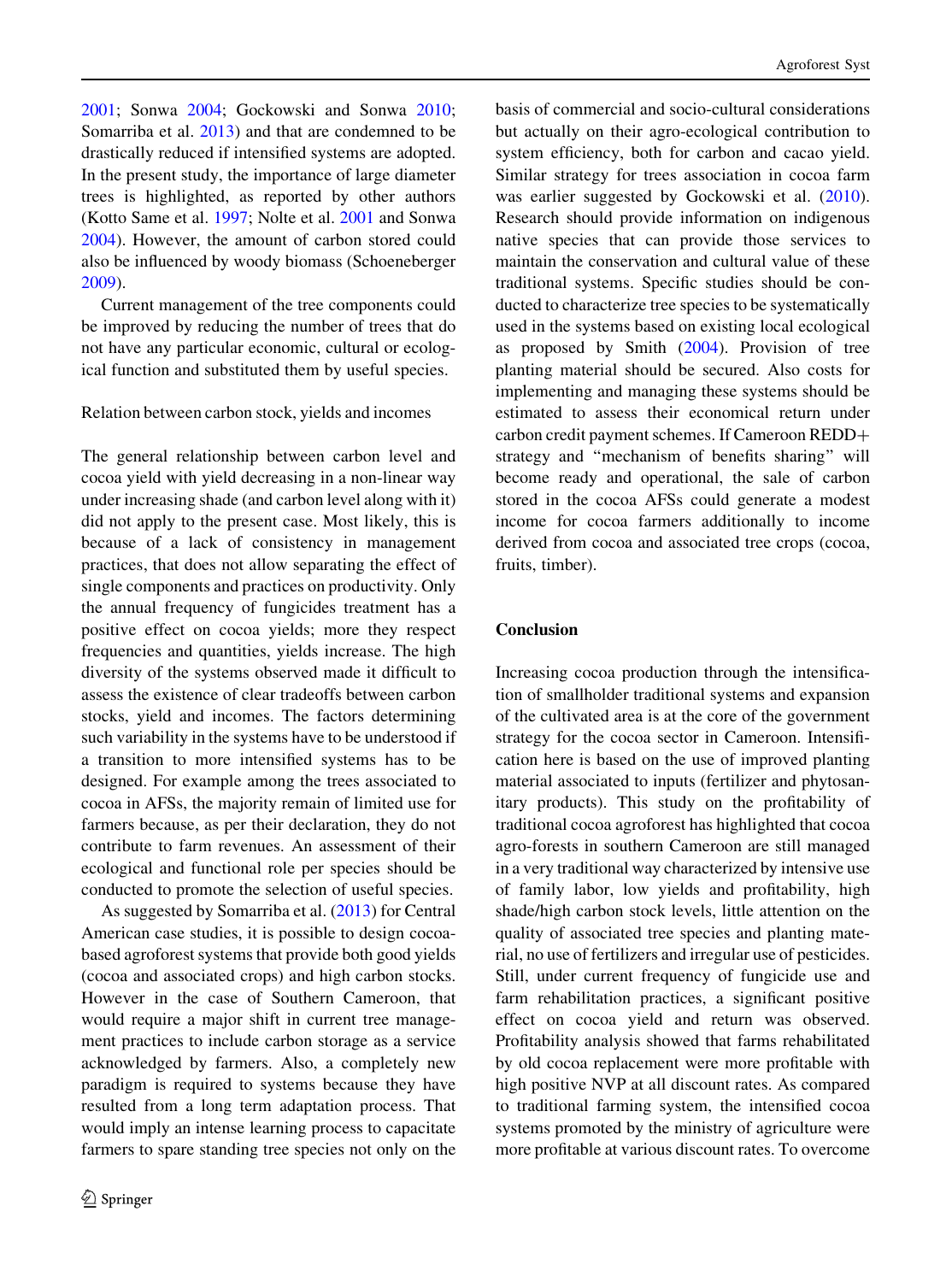<span id="page-8-0"></span>the impact on emission in line with the engagement on REDD+, the importance of including associated trees, of their choice and spatial distribution has to be stressed.

Poverty is the major constraint to agricultural intensification and limits investments in chemical inputs use. In the absence of major interventions to support chemical inputs purchase, the design of intensification paths should be gradual and first target the improvement of management practices such as a better management of trees, improvement of maintenance and rehabilitation practices by replacement. Where financial resources are scarce, only good management practices may help to increase yield and profitability of cocoa farms without fertilizers and maintaining a high level of carbon stock.

Technical recommendations for improve cacao production systems should account for the tendency to diversification observed in the traditional systems and not only aim at designing of rehabilitation strategies involving improved planting materials and the use of chemical inputs to maximize production with the elimination trees in traditional farm already exist.

Thus, to promote sustainable development, the government should put in place incentives to encourage farmers not only to produce cocoa to improve their living conditions but also to preserve the environment. To this end, these incentive mechanisms could be in various forms such as fertilizer and agricultural equipment subsidies, infrastructure development at the village level (to facilitate transport, storage and processing of the products) and the development of technical protocol according to various scenarios that could be established for cocoa and trees association (particularly for new cocoa plantations that will be established or currently in establishment). Also, if the implementation of  $REDD +$  is triggered, the payment of environmental services could be considered.

#### References

- Alternative to Slash and Burn (2000) Summary report and synthesis of phase II in Cameroon. ASB coordination office, ICRAF Nairobi, Kenya, p 72
- Chave J, Andalo C, Brown S, Cairns MA, Chambers JQ, Eamus D, Fölster H, Fromard F, Higuchi N, Kira T, Lescure J-P, Nelson BW, Ogawa H, Puig H, Riéra B, Yamakura T (2005) Tree allometry and improved estimation of carbon

stocks and balance in tropical forests. Ecosyst Ecol Oecol 145:87–99. doi:[10.1007/s00442-005-0100-x](http://dx.doi.org/10.1007/s00442-005-0100-x)

- Djomo AN, Ibrahima A, Saborowski J, Gravenhort G (2010) Allometric equations for biomass estimations in Cameroon and pan moist tropical equations including biomass data from Africa. For EcolManag 260:1873–1885. [http://www.](http://www.sciencedirect.com/science/article) [sciencedirect.com/science/article](http://www.sciencedirect.com/science/article). pii/S0378112710004937
- Eboutou LY, Degrande A, JazaFolefack, Kamajou F (2010) More thanchocolate: diversifyingcocoaagroforests for higherprofitability in Cameroon. World Agroforestry Centre. [www.worldagroforestry.org/downloads/publications/PDFs?](http://www.worldagroforestry.org/downloads/publications/PDFs?PO10198.PDF) [PO10198.PDF](http://www.worldagroforestry.org/downloads/publications/PDFs?PO10198.PDF)
- FAO (2002) Etude de cas d'aménagement forestier exemplaire en Afrique centrale: les systèmes agroforestiers cacaoyers, Cameroun. Par Denis J. Sonwa, octobre 2002. Document de travail FM/12F. Service de la mise en valeur des ressources forestières. Division des ressources forestières. FAO, Rome (non publié)
- Forest & Landscape Denmark Horsholm Sweden, Bissuela DHB, Missoup AD, Vidal S (2009) Biodiversity conservation, Ecosystem Functioning, and economic incentives under cocoa agroforestry intensification. Conserv Biol 23(5):1176–1184
- Gockowski J, Sonwa D (2010) Cocoa intensification scenarios and their predicted impact on CO2 emissions, biodiversity conservation, and rural livelihoods in the guinea rain forest of West Africa. Environmental Management. [http://www.](http://www.springerlink.com/content/121xr71482210109/) [springerlink.com/content/121xr71482210109/](http://www.springerlink.com/content/121xr71482210109/)
- Gockowski J, Tchatat M, Dondjang JP, Hietet G, Fouda T (2010) An empirical analysis of the biodiversity and economic returns to cocoa agroforests in Southern Cameroon. J Sustain For 29:638–670 ISSN: 1054–9811
- Hairiah K, Dewi S, Agus F, Velarde S, Ekadinata A, Rahayu S, van Noordwijk M (2011). Measuring carbon stocks across land use systems: a manual. Bogor, Indonesia. World Agroforestry Centre (ICRAF), SEA Regional Office, p 154
- Jagoret P, Ngogue HT, Bouambi E, Battini J-L, Nyassé S (2009) Diversification des exploitations agricoles a` base de cacaoyer au Centre Cameroun : mythe ou réalité? Biotechnol Agron Soc Environ 13(2):271–280
- Jagoret P, Michel-Dounias I, Malézieux E (2011) Long-term dynamics of cocoa agroforests: a case study in central Cameroon. Agrofor Syst 81:267–278
- Kotto Same JPL, Woomer M, Appolinaire M, Zapfack L (1997) Carbon dynamics in slash and burn agriculture and land use alternatives in the humid forest zone of Cameroon. Agr Ecosyst Env 65(3):245–256 1205
- Letouzey R (1985) Carte phytogéographique du Cameroun. Institut de la recherche agronomique (Herbier national) - Yaoundé - Cameroun: Institut de la Carte internationale de la végétation - Toulouse - France
- MINADER (2009) Fiche Technico-Economique sur la fertilisation du Cacaoyer. p 11 [www.fertilizerscameroon.cm](http://www.fertilizerscameroon.cm)
- Nolte C, Kotto-Same J, Moukam A, Thenkabail P.S, Weise S.F, Zapfack L (2001) Land use characterization and estimation of carbon stock in the alternative to slash and burn benchmark area in Cameroon. Resource and crops management research Monograph No. 28. IITA, Ibadan
- Perfecto I, Vandermeer J, Mas A, Soto Pinto L (2005) Biodiversity, yield, and shade coffee certification. Ecol Econ 54:435–446